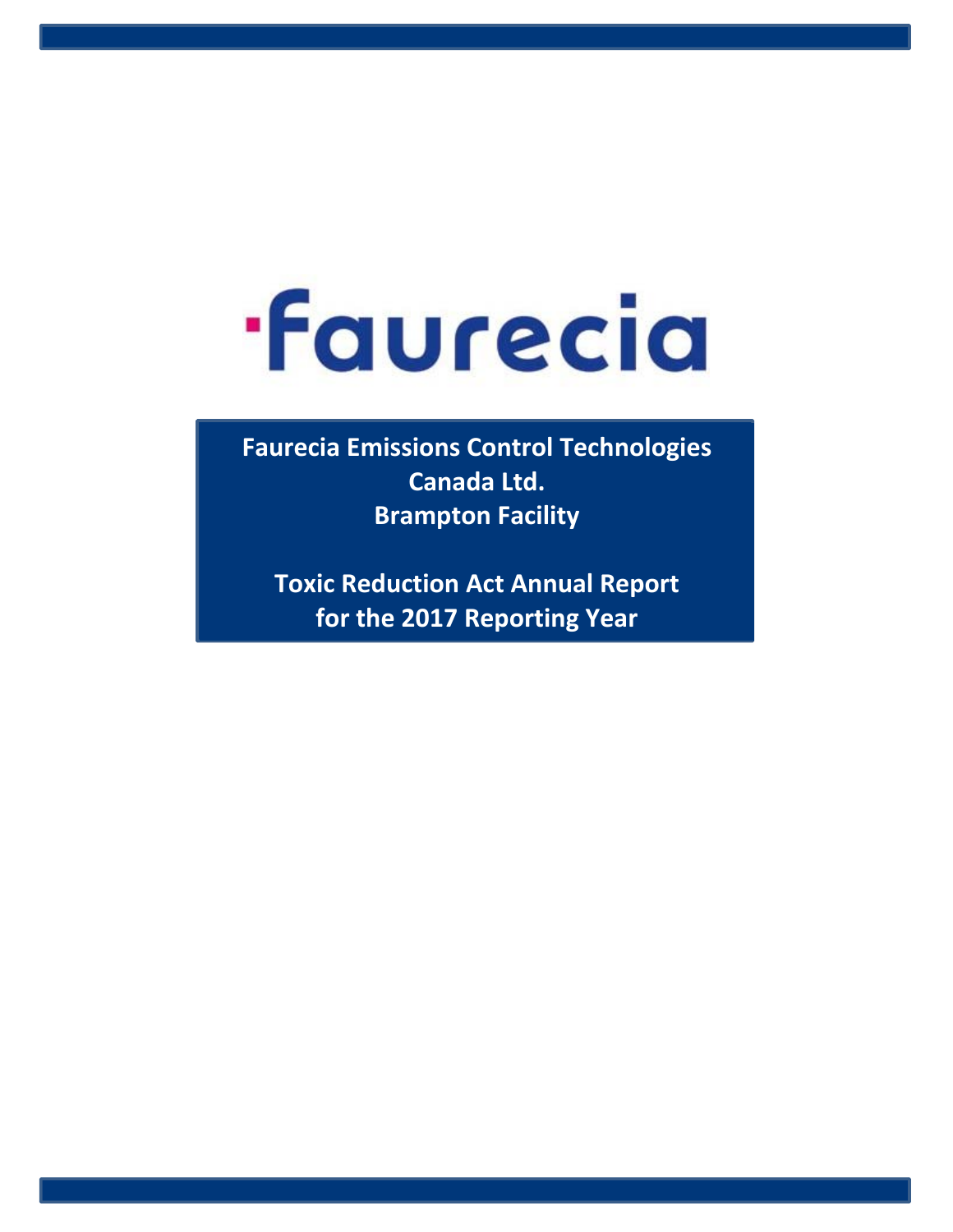## **Basic Facility Information**

| <b>Facility Identification and Site Address</b>                             |                                                               |                                                                                                               |  |  |  |  |  |  |  |  |  |  |  |
|-----------------------------------------------------------------------------|---------------------------------------------------------------|---------------------------------------------------------------------------------------------------------------|--|--|--|--|--|--|--|--|--|--|--|
| <b>Company Name</b><br>Faurecia Emissions Control Technologies Canada Ltd.  |                                                               |                                                                                                               |  |  |  |  |  |  |  |  |  |  |  |
| <b>Facility Name</b>                                                        | <b>Brampton Facility</b>                                      |                                                                                                               |  |  |  |  |  |  |  |  |  |  |  |
|                                                                             | <b>Physical Address:</b>                                      | Mailing Address: (if different)                                                                               |  |  |  |  |  |  |  |  |  |  |  |
| <b>Facility Address</b>                                                     | 40 Summerlea Road<br>Brampton, ON<br>L6T 4X3                  | Same as physical address                                                                                      |  |  |  |  |  |  |  |  |  |  |  |
| <b>Spatial Coordinates of Facility</b>                                      | Zone: 17 T<br>Easting: 606287<br>Northing: 4841620            | <b>Expressed in Universal Transverse Mercator</b><br>(UTM) within a North American Datum 83<br>(NAD83) datum. |  |  |  |  |  |  |  |  |  |  |  |
| <b>Number of Employees</b>                                                  | 157                                                           |                                                                                                               |  |  |  |  |  |  |  |  |  |  |  |
| <b>NPRI ID</b><br>4740                                                      |                                                               |                                                                                                               |  |  |  |  |  |  |  |  |  |  |  |
| <b>Parent Company (PC) Information</b>                                      |                                                               |                                                                                                               |  |  |  |  |  |  |  |  |  |  |  |
| <b>PC Name &amp; Address</b>                                                | <b>Faurecia Emissions Control</b><br>Technologies Canada Ltd. | 40 Summerlea Road<br>Brampton, ON L6T 4X3                                                                     |  |  |  |  |  |  |  |  |  |  |  |
| % Ownership for each PC                                                     | 100%                                                          |                                                                                                               |  |  |  |  |  |  |  |  |  |  |  |
| <b>Primary North American Industrial Classification System Code (NAICS)</b> |                                                               |                                                                                                               |  |  |  |  |  |  |  |  |  |  |  |
| <b>2 Digit NAICS Code</b><br>33 (Manufacturing)                             |                                                               |                                                                                                               |  |  |  |  |  |  |  |  |  |  |  |
| <b>4 Digit NAICS Code</b>                                                   | 3363 (Motor Vehicle Parts Manufacturing)                      |                                                                                                               |  |  |  |  |  |  |  |  |  |  |  |
| <b>6 Digit NAICS Code</b>                                                   | 336390 (Other Motor Vehicle Parts Manufacturing)              |                                                                                                               |  |  |  |  |  |  |  |  |  |  |  |
| <b>Company Contact Information</b>                                          |                                                               |                                                                                                               |  |  |  |  |  |  |  |  |  |  |  |
| <b>Facility Public Contact</b>                                              | Phil Tibu,<br><b>Engineering &amp; Maintenance</b><br>Manager | Contact Address if different from facility<br>address                                                         |  |  |  |  |  |  |  |  |  |  |  |
|                                                                             | phil.tibu@faurecia.com                                        |                                                                                                               |  |  |  |  |  |  |  |  |  |  |  |
|                                                                             | Phone: (416) 919-4566                                         | Same as facility address                                                                                      |  |  |  |  |  |  |  |  |  |  |  |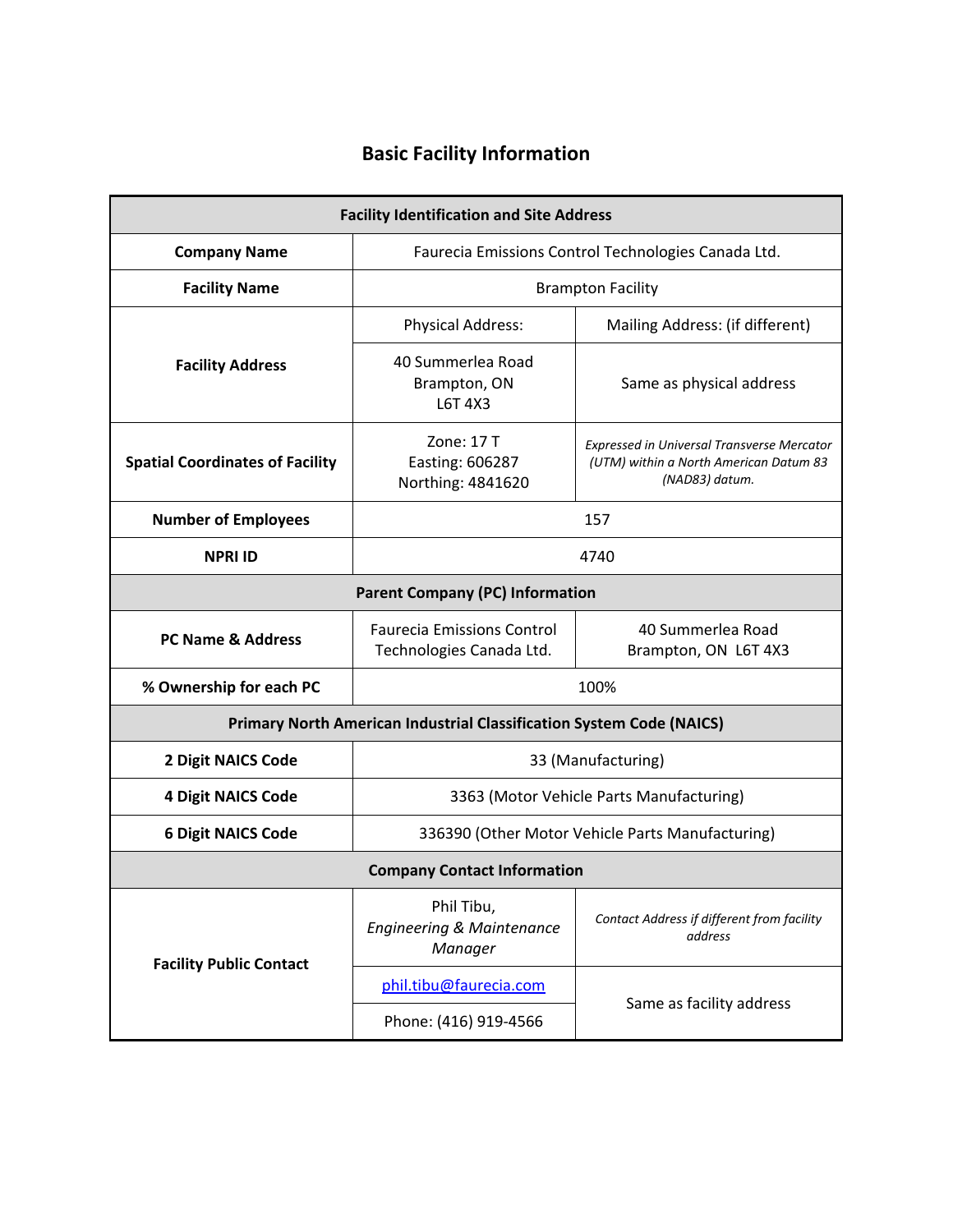## **Faurecia ECT Canada ‐ Brampton Facility Year 2017 TRA Substance Accounting**

## **Annual Report**

| <b>Contaminant Name</b>         | CAS#    | <b>Usage</b> |        |                                         |       |                     |                                     | Creation |      |                                  |             |                  | <b>Contained In Product</b>                       |        |        |                                         |       |        | <b>Air Releases</b>                 |      |                   |                                  |                   |               | <b>Disposal</b>                            |  |       |                                         |       |  |                                     |
|---------------------------------|---------|--------------|--------|-----------------------------------------|-------|---------------------|-------------------------------------|----------|------|----------------------------------|-------------|------------------|---------------------------------------------------|--------|--------|-----------------------------------------|-------|--------|-------------------------------------|------|-------------------|----------------------------------|-------------------|---------------|--------------------------------------------|--|-------|-----------------------------------------|-------|--|-------------------------------------|
|                                 |         | 2017         | 2016   | <b>Difference</b><br>$(2017 -$<br>2016) | Unit  | <sup>1</sup> Change | Reason for<br>Significant<br>Change | 2017     | 2016 | Difference<br>$(2017 -$<br>2016) | <b>Unit</b> | $%$ of<br>Change | <b>Reason for</b><br><b>Significant</b><br>Change | 2017   | 2016   | <b>Difference</b><br>$(2017 -$<br>2016) | Unit  | Change | Reason for<br>Significant<br>Change | 2017 | 2016              | Difference<br>$(2017 -$<br>2016) | Unit              | <b>Change</b> | l Reason for<br>Significant 2017<br>Change |  | 2016  | <b>Difference</b><br>$(2017 -$<br>2016) | Unit  |  | Reason for<br>Significant<br>Change |
| Chromium (and its<br>compounds) | NA - 04 | 18.29        | 13.242 | 5.053                                   | tonne | 38.2%               | Increase in<br>Production           |          |      |                                  | tonne       | N/A              |                                                   | 18.113 | 13.110 | 5.003                                   | tonne | 38.2%  | Increase<br>Production              |      | 8.77E-03 6.35E-03 | 2.42E-03                         | tonn <sup>,</sup> | 38.1%         | Increase in<br>Production                  |  | 0.126 | 0.048                                   | tonne |  | Increase in<br>Productior           |

Note: N/A <sup>=</sup> Not Applicable